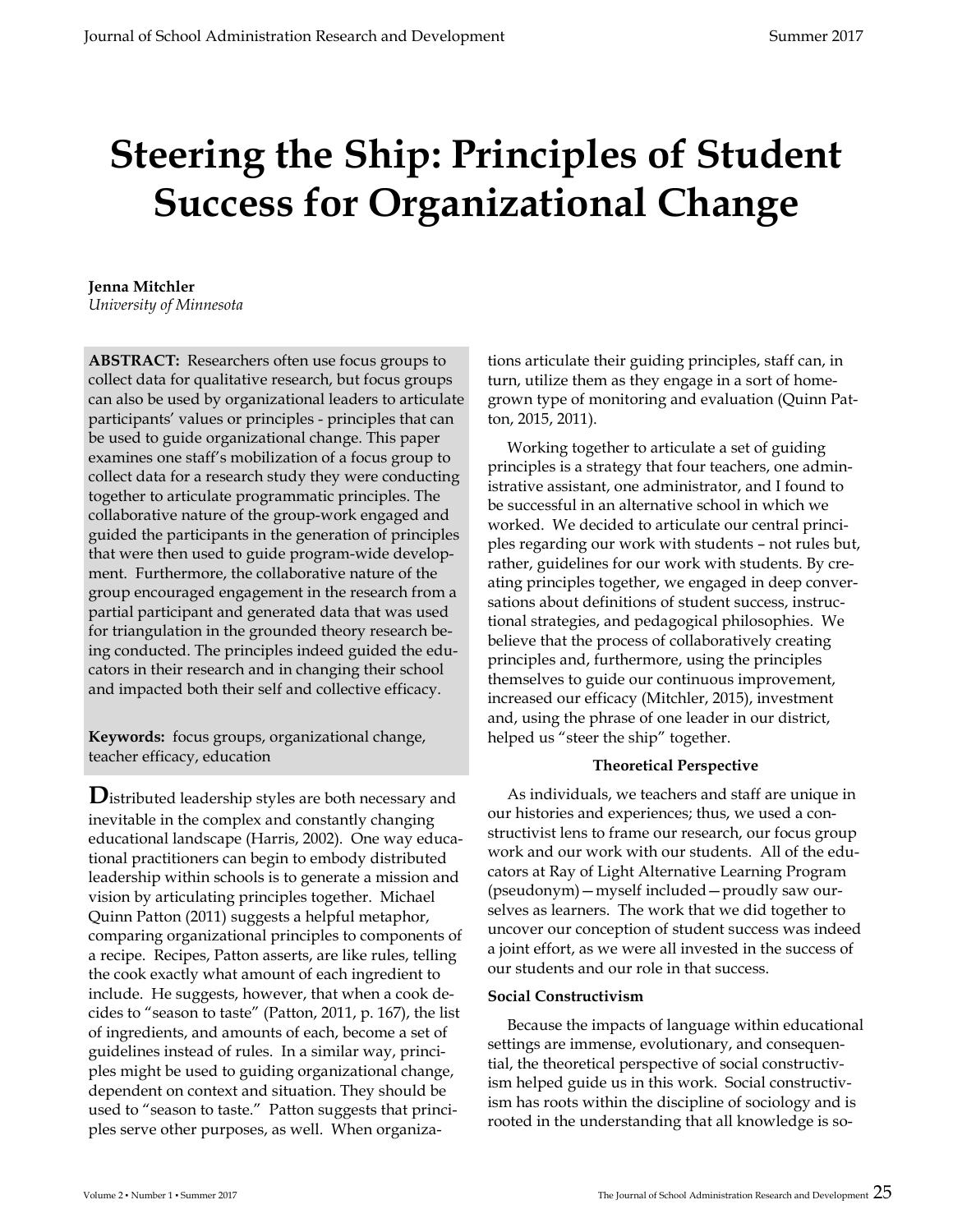cially constructed. Social constructivism points to questions like "How have people in this setting constructed reality? What are their reported perceptions, 'truths,' explanations, beliefs and worldviews? What are the consequences of their construction of the world on their behaviors and for those with whom they interact?" (Patton, 2005). Social constructivism suggests that humans establish "truths" based on their experiences and perceptions. A constructivist researcher studies the realities, knowledge, and culture constructed by individuals and the consequences of those constructions on their lived experience. The principles of social constructivism were present in this study as we examined how we constructed our perceptions of our students, our work and ourselves.

## Teacher Self-Efficacy

 We also considered our efficacy as we engaged in this study. Researchers describe teacher self-efficacy as the extent to which a teacher believes they are capable of success; it is a teacher's conviction that they can influence student learning, even when working with difficult or seemingly unmotivated students (Guskey & Passaro, 1994; Tschannen-Moran et al., 1998). The terms "capability" and "conviction" are used in this definition, as self-efficacy refers to self-perception of competency, not to actual levels of competence. The research of Ashton, Olejnik, Crocker, & McAuliffe (1982) showed that teacher efficacy has implications for pedagogical practices, student learning, classroom management, and teacher motivation.

 Julian Rotter's work was fundamental to the development of early theories regarding self-efficacy and teacher efficacy. The RAND Organization's research on internal and external controls of reinforcement utilized Rotter's social learning theory as the basis for differentiating between general teaching efficacy and personal teaching efficacy. The former concept describes a teacher's beliefs about the power of external factors in a child's life, like violence at home, socio-economic status, race, and gender, in comparison to their capabilities as educators. Personal teaching efficacy, on the other hand, refers to the teacher's personal confidence—or lack thereof—in their training and experiences leading to success (Tschannen-Moran et al., 1998).

## Teacher Collective Efficacy

 Certainly, individual teachers might feel that they are capable of impacting students in all types of educational contexts on their own. However, teachers may see greater student engagement and achievement in certain educational settings when there is a sense of collective efficacy among the group. High collective

efficacy is especially important within urban alternative schools, where—based on my experience students value a sense of community and family among the staff. From my observations and own work experiences at Ray of Light Alternative Learning Program (ALP), when a group of teachers feels they are capable of accomplishing something important, like helping students find academic success, then they are more able to overcome adversity and achieve their goals.

 According to Goddard, Hoy, and Hoy (2000), collective teacher efficacy is the perception that a faculty, as a whole, impacts students and student achievement. It is also rooted in Bandura's social cognitive theory and self-efficacy theories. Collective efficacy stems from the interactions of all members of the group and is related to personal and general teacher efficacy. As such, collective efficacy is a measure of teachers' beliefs as a group in their capabilities as a team. Just as self-efficacy and teacher efficacy influence a person's choice of tasks, the amount of effort exerted on those tasks, persistence, and stress levels, so too does collective efficacy influence these factors. In general, the two most important factors in determining collective teacher efficacy are the perception of the difficulty of the task facing the group and the assessment of teaching competence across the group (Goddard et al., 2000).

 Goddard et al. (2000) conceptualized collective efficacy similarly to Tschannen-Moran et al. (1998) by theorizing that high collective teacher efficacy leads to the acceptance of more demanding tasks and more challenging goals. They also suggested that high collective efficacy may lead to better performance on accepted tasks. As we engaged in our focus group work, we remained cognizant of the positive impacts of collective efficacy on our continuous improvement as a team within our school.

 By engaging in our focus group work, we hoped that creating the principles within our focus group sessions would aid us in data collection for our grounded theory research. At the time, we did not foresee that it might also help us create a list of values, which we, could use to guide changes within the organization. Our method for creating guiding principles, what data we collected and analyzed to determine if, and to what extent, the principles were being used by staff, is described below.

## Method

 Our decision to generate principles for our work within Ray of Light Alternative Learning Program was one that arose from a collaborative research pro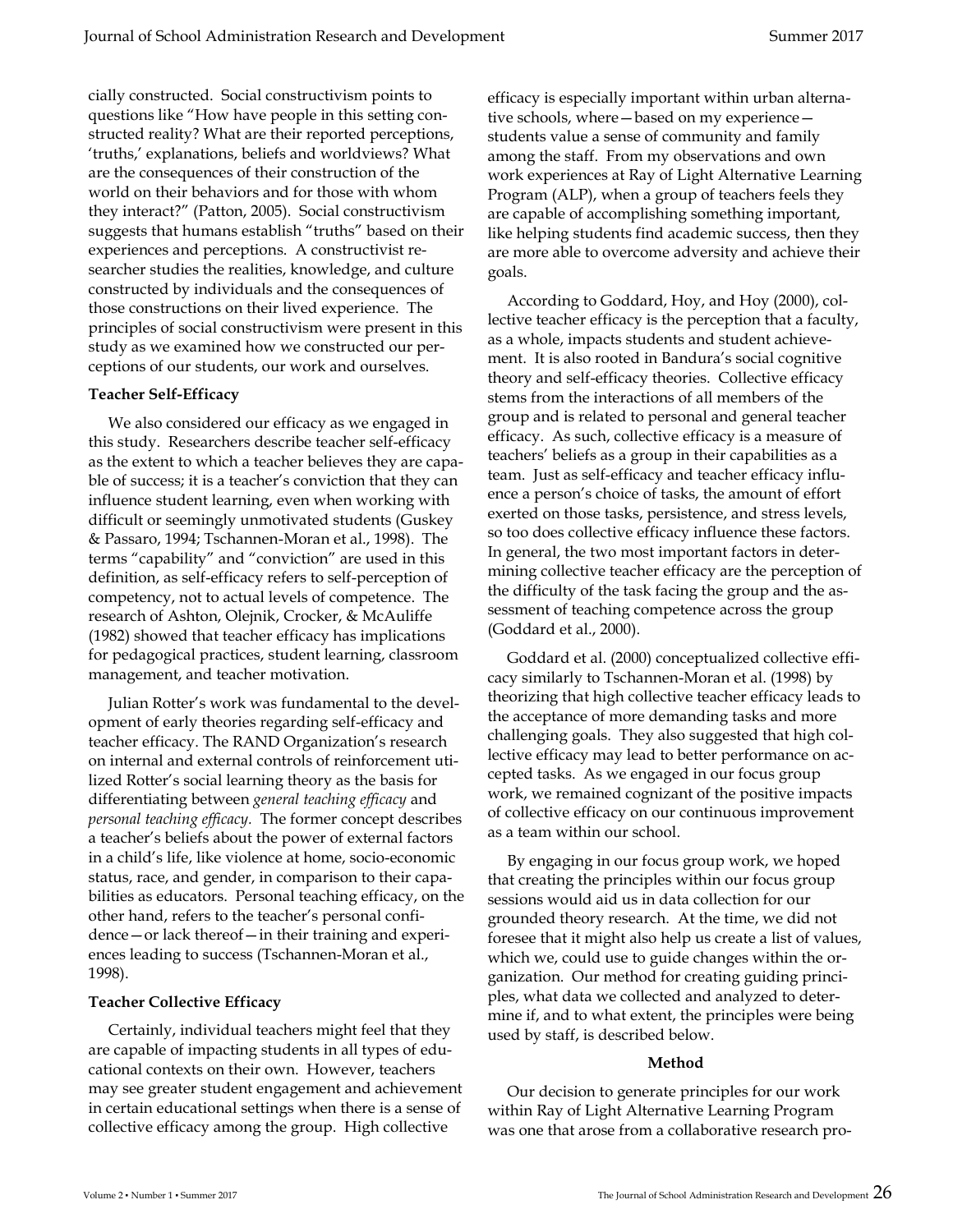ject we undertook together. As a group, we knew that success was a term that frequently appeared in educational contexts, but the term, itself, was often elusive and difficult to define. We felt that articulating what student success was from our perspective, and who had agency over it, might influence our efficacy, particularly seeing as we were the social actors charged with impacting it. During data collection for that research project, we created a focus group. During our focus group sessions, we articulated principles of our work with students, and, to our surprise, these principles became extremely valuable, even after our grounded theory research had concluded. Although this text does not detail the larger grounded theory study, here, I detail one, initially tangential, outcome of our collaborative research that has helped shape the alternative program.

## Participants

 In order to maintain privacy, I have assigned each participant a pseudonym. All of these participants verbally committed to participating in this study. One female, Heather, taught mathematics and was seeking her master's degree at the time of our research. She was in her third year of full-time teaching; she spent all three of those years in this urban alternative school, Ray of Light ALP. A male science teacher, Chris, was mid-career and also seeking a master's degree. He had worked in alternative education in several different states and was in his second year of work within Ray of Light. Rex, the other male teacher, taught social studies, had a bachelor's degree, and had been working within the alternative school for over 20 years. Additionally, Gertrude, a novice teacher, began teaching one English class period per day at Ray of Light during the second and third trimesters. Gertrude was excited to take part in our work; she and I meet regularly throughout the duration of our research to discuss the data and analysis.

 The author was also a participant in this study. At the time of the study, she was in her ninth year of teaching English, and was pursuing a Ph.D. in Curriculum and Instruction. She spent her initial year within the district working at the traditional high school within the building and the following three years teaching English within this urban alternative school.

 The author suspected from the onset that one participant in particular, Rex, would not be interested in contributing as much to this study as the others. Rex worked a second job outside of this school, so he was quite guarded with his time. He initially opted to be only a partial participant, but to my surprise, he was a full participant by the end of the study. He contributed to theories and elected to start his master's degree work over the following summer.

 The two administrators who oversaw the Ray of Light program also served as participants. Sally, the program coordinator, worked as a technologies educator for several years before obtaining a master's degree in social work as well as a counseling license. At the time of our study, she had just completed her administrator's license. Peg, the program secretary, was the woman who students, parents, and community members first met when they entered the Ray of Light ALP. She had worked as an administrative assistant for the traditional secondary school and for the ALP for over 20 years.

 When I began my research, Heather, Chris, Rex, and I had been collaborating with each other at Ray of Light for two years, and we had become quite close. As a group, we explicitly prided ourselves on our "family-like" community within the school.

 In engaging in our qualitative study, we attempted to generate a grounded theory about our conceptions of success within the alternative learning context. In our research, we pursued the research question: How do we, the staff at our urban, alternative secondary school, conceptualize success? The results of that research have been published as a part of my doctoral dissertation (Mitcher, 2015). The method described below is the method we used to gather data for that research, and it is also the method we later learned helped us articulate our guiding principles for organizational change, the focus of this article.

# Procedure

 We conducted our qualitative research over six months, working to develop a grounded theory about what led to student success in our ALP. During our data collection for that research, we met as pairs to interview each other, we observed each other in our work with students, and formed a focus group to discuss the data we collected. It was our intent, at the onset of the focus group work, to generate a set of principles from our data to guide our work with students. In total, we recorded six hours of focus group work and discussion, and I coded the transcribed conversations as part of our data analysis for our grounded theory research.

 We did not create principles in a focus group for the purpose of organizational guidance and change. We knew that focus groups were powerful ways for teams to collect qualitative data, particularly in grounded theory research (Charmaz & Belgrave, 2002), so, as we were seeking to generate a grounded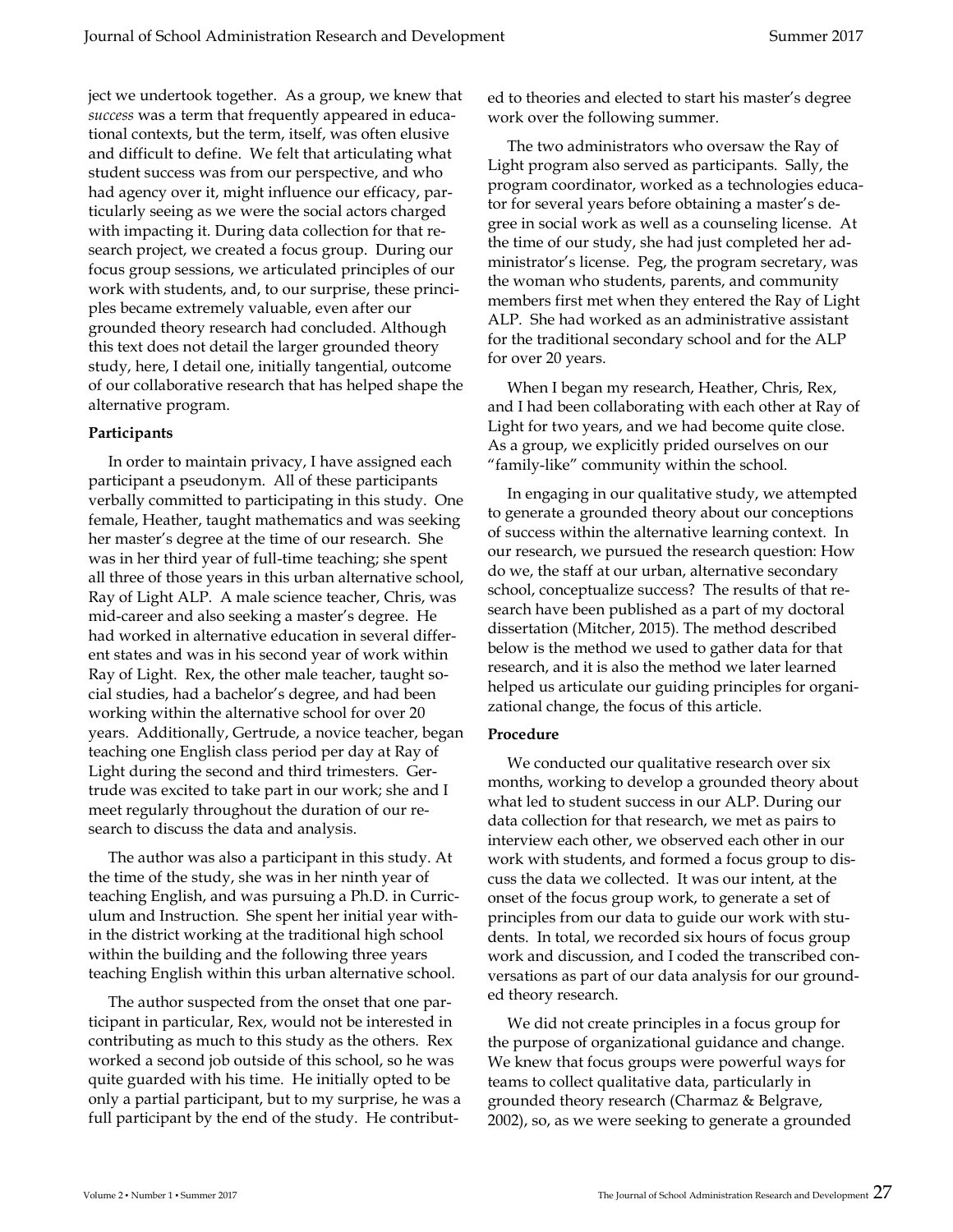theory around our perception of student success, we initially gathered as a focus group in the hopes of using the group conversations for data collection. Therefore, we started our work knowing that one way to elicit evocative information during focus group work as participant-researchers was by working collectively to articulate our guiding principles. We worked together to articulate our philosophies and vision, instead of a list of best practices or answering a series of interview questions, as is more traditionally done in focus group sessions (Kitzinger, 1995), and, broadly, qualitative research.

 We arranged to hold two 90 minute focus group sessions during which we discussed our research question and some of the data and analysis as a group. We organized for our first meeting at a local restaurant after school. I prepared a framework to guide our conversation (see Appendix A). In this document, I proposed several elements or categories of student success that we had identified through initial coding of our interview and observation data, and I explained Patton's (2011) concept of a guiding principle. I've included some dialogue from our conversations below so that my role as the facilitator and my contributions to the conversations are both explicit.

 In what follows, I speak of the interconnectedness of the categories the participants had been mentioning, noticing that one category stands out more than the others. I mention that observation to the group:

> Jenna: I'll tell you that what I was thinking is how these categories overlap or are in tension with each other, but there's a big spider web, right? It's all interconnected, but we seem to keep saying that relationships have to come first.

Peg: Yeah, that's hard, you know, last year I tried to build a relationship with Deidra, but I just couldn't. I think everything I said went in one ear and out the other. I mean, it's a start [to building a relationship], but…

Sally: We don't know their barriers to doing that. We have no clue what's going on at home. We don't know if they are taking care of kids or what's going on in their lives.

Peg: And I tried to get that out of her but…

Chris: I don't know. I still think the relation ships are the most important.

Sally: Absolutely.

Peg: Yes.

 Before this first focus group session, I used the data we had previously collected to generate three different diagrams of student success as our major codes (relationships, student attendance, credit completion, and happiness). The group liked the diagrams, which provoked further dialogue:

Chris: Show us another picture.

Sally: Yeah, show us another picture. We like the pictures.

Jenna: Ok, well this one gets a little confusing. Ok… here's another one. So, I have success in the middle. These lines are suggesting that these are the categories that we think are contributing to success. What are your thoughts?

Each time the group saw a diagram I had created in preparation for our focus group session, I asked them for feedback.

 During our second focus group session, I provided the group with a list of the principles of student success that we discussed before the close of our first focus group session. For the first 17 minutes of this second session, we discussed student attendance and whether we should or should not include a reference to it in one of our principles of student success. In this select transcription of dialog, we determined that relationships are ultimately linked to attendance and, thus, relationships, more than academic success, are directly linked to attendance first. I guided our conversation by asking questions that required more than a single word answer, using words like "why" and "what":

> Jenna: Why is attendance so important to us if the students can take the final summative assessments and pass them without being here?

Heather: But can they?

Chris: Well, it's standards-based. If the students haven't met all of the standards, they won't get a good score on the summative.

Jenna: What is it about attendance and being present?

 Following these two separate focus group sessions, we met regularly, at least three times per week, for 30 minutes each. During these meetings, held either before school or during our lunch break, we revised our principles of student success. The goal of each revision was to articulate principles that were concise, principles that were representative of the data we'd collected throughout the grounded theory research and principles that were in the format suggested by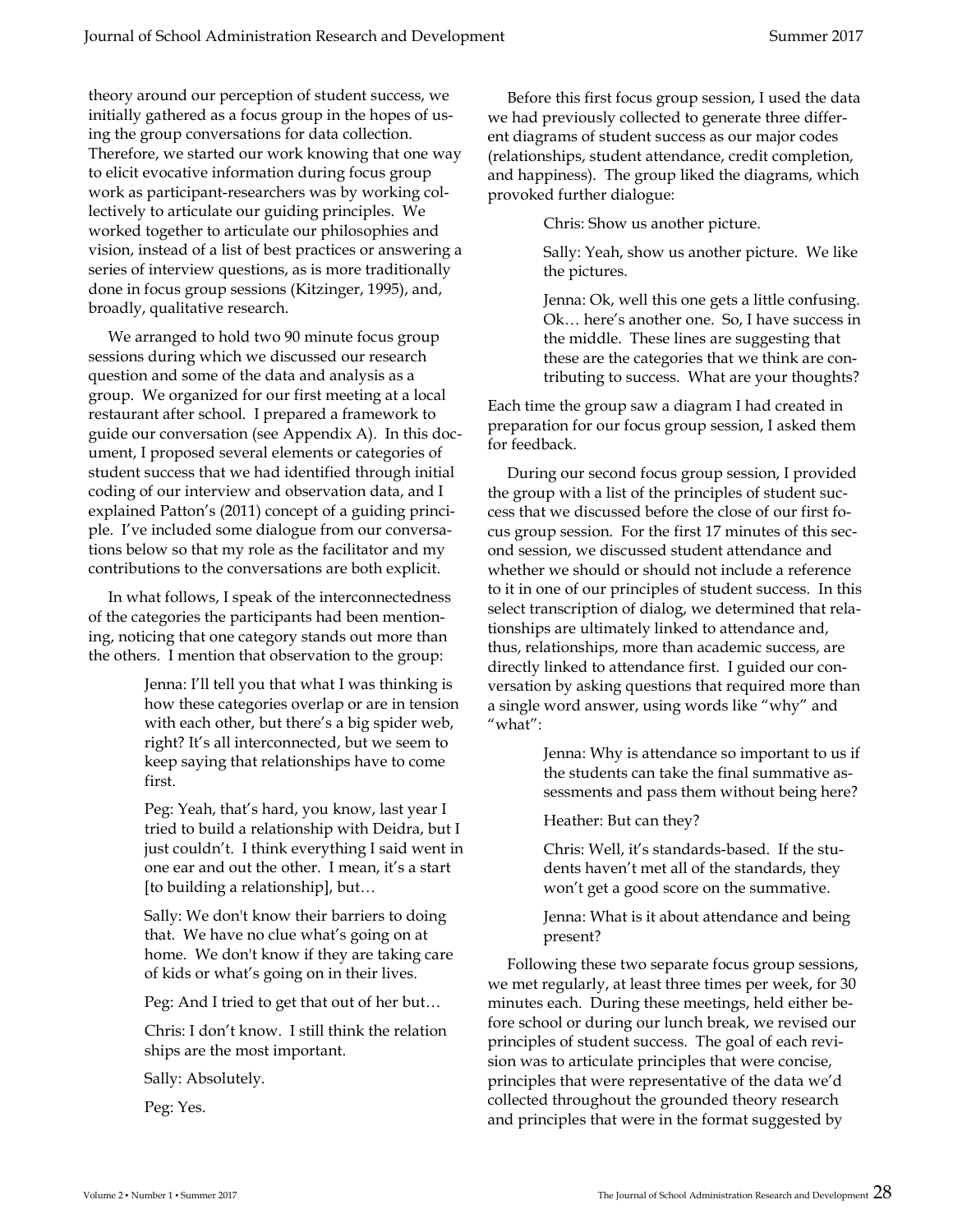Patton (2011).After our research concluded, I took note of when staff mentioned the principles in conversations or to me directly. Upon finding that the principles we generated were used to guide decisions within the organization, I interviewed the coordinator of the alternative learning program, who affirmed this finding.

## Results and Discussion

 As a group of educational practitioners, we found that conducting focus group sessions rooted in a principles-focused approach (Patton, 2011) allowed us to both gather data for our grounded theory and create principles that would guide our work.

 The outcome of our grounded theory research, my dissertation work, was a theory regarding how staff within our alternative learning program conceptualized student success. That theory included three elements of student success including authentic relationships with staff, student engagement in academics, and staff emphasis on students' desired futures (Mitchler, 2015).

 As I collected observational data and transcribed auto recordings of our staff meetings after the focus group sessions had concluded, I noticed that we referred to the principles we had generated often. We often used them to consider how we might develop programs to strengthen relationships between students and staff and help our students increase attendance and academic achievement. Following our focus group sessions, I received a total of seven text messages, spread over two months, from two participants suggesting that they had used our principles to guide their work with students. One participant stated, "… It really is all about the relationships." Additionally, the program coordinator created a poster with the principles listed and posted it at the entrance of Ray of Light. At professional learning community (PLC) meetings and often during social time with staff, we all found ourselves referencing the principles we created together proving to us that, indeed, the process of generating principles led to our increased awareness of programmatic goals and helped us "steer the ship" that was our organization.

 There was evidence that the process of generating principles of student success also increased our efficacy. The teachers and I were more confident that our interactions with students led to student success. During our last focus group session, for example, Chris noted that it takes "a special kind of person" to work with students within an alternative learning program:

Chris: It's important that the students are in class because then there are more opportunities. You know, it's not just academic opportunities, but opportunities to build relationships. We can have conversations and say things like, "You haven't been here much lately, and I see you're not feeling well…" or, um "what are you going to do next after this school year?" It's an opportunity to talk about the life stuff.

Sally: Yeah.

Heather: Yup.

Chris: You know, it takes a special kind of person to be in an ALP environment. It can't just be anybody. So many people come and go from this system. You have to be able to get kids to trust you.

Sally: Yeah. That goes back to relationships, then. They are so important.

 We also noticed that one partial participant who was previously reluctant to engage in our grounded theory research was increasingly motivated to take part in focus group sessions when he learned that the conversations were related to our alternative learning program's philosophies and ideologies. The hesitant participant asked about our principles during one follow-up session, asking if he could provide some feedback; he wanted to be a part of articulating principles that ultimately described and guided our organization and increased their involvement.

 Furthermore, we found that the conversations we had during focus group work and later transcribed for use in our grounded theory research paralleled the data we had collected through our interviews and observations.

 Through taking part in this focus group, we were specifically able to conclude the following:

> 1. A focus group allowed us to articulate our program's principles, which we then used to guide our actions, even after the conclusion of our grounded theory research.

> 2. Focus group discussions, aimed at articulating principles, recruited participation in our research from a previously reluctant participant.

3. Our focus group's conversations, and the principles we generated, provided data that we were able to use for data triangulation as we generated our grounded theory regarding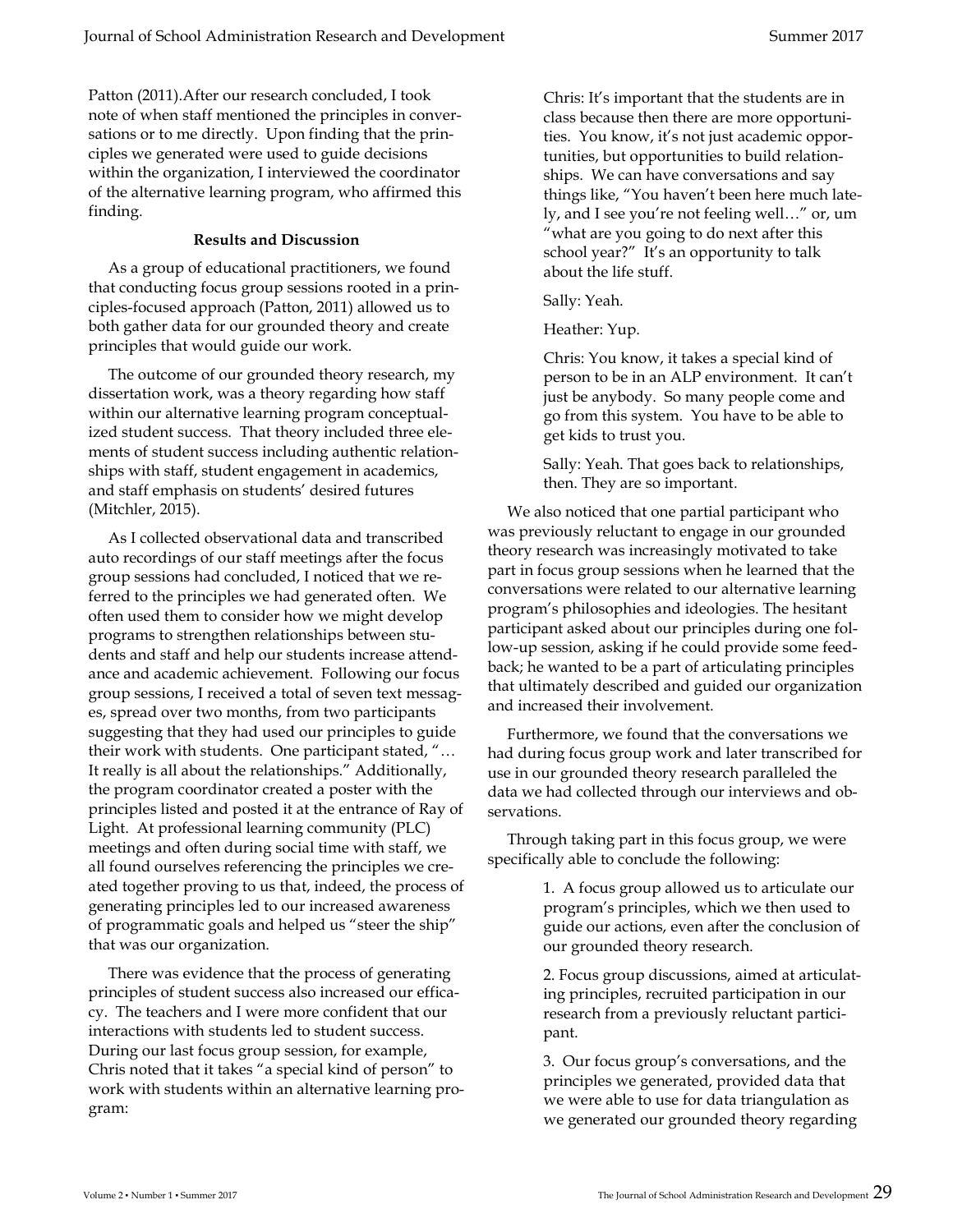## student success.

 Although I did not use an efficacy measurement tool to measure teacher efficacy before and after our work together, I predict that teachers' efficacy increased, in part, through participation in our focus groups. Teachers took the opportunity in the sessions to persuade each other that they were making an impact on students. They also suggested that we continue using the principles we'd created to set goals for ourselves and our professional learning community (PLC) during the following school year.

 As I am writing this article, the teachers involved in this study continue to contribute their ideas and thoughts, particularly about the guiding principles we generated, through text messages, emails, and informal conversations. Furthermore, the coordinator of the program has posted the principles near the front entrance of the school, and the staff continues to use them to guide their decision-making. Their ongoing commitment to this work leads me to believe that they continue to find ways to meaningfully shape the alternative learning program as they continue doing meaningful work with vulnerable and promising students.

#### Discussion

 Before our first focus group session, the group had intentions only to gather data for the grounded theory study we were conducting. However, after we had articulated what we believed to be principles of student success, we began using them to guide our work – we referenced them in PLC conversations, text messaged each other when we noticed we had been using them, and the coordinator posted them outside the entrance to the ALP. Furthermore, there was evidence that participants felt more confident in their work as educators.

## Implications

 Our group realized that focus group work done in the spirit of articulating our principles of student success had many benefits. We were able to collect qualitative data for our collaborative research and generate a set of principles around which we could anchor our work as educational practitioners. Outside of the benefits the principles-focused group had for our continuous improvement, we believe that this process might be meaningful for leadership within organizations seeking to collectively articulate their philosophies and ultimately achieve programmatic or organizational change.

 We also believe that our findings may be useful for other alternative learning programs and schools. Through articulating guiding principles, other schools might also find they can play a role in both describing what they do that leads to student success and in gaining a heightened sense of collective efficacy. We were proud of our articulation of our work with students and evidence of that can still be seen at Ray of Light ALP. Upon entering Ray of Light ALP, one can still see the principles of student success our group articulated. The program coordinator has published and posted them in a glass-enclosed case outside the main office.

 We also believe that gaps within the functioning of an organization might become apparent through this work. For example, after we concluded our research, the staff and I noticed that academic rigor was not specifically called out in our guiding principles or in our grounded theory. In noticing the lack of reference to academic rigor, we began deeply reflecting on our program's course offerings. We began questioning how our curriculum and instruction varied from the curriculum and instruction in traditional educational settings elsewhere in our school district and why.

## Limitations

 One thing that became apparent to us was that our guiding principles represented the perspective of the adults at Ray of Light ALP. Missing was the voice of the students. In future work, we'd like to include student perspectives in focus group work to more holistically capture the values and philosophies of all stakeholders.

## Conclusion

 One of the key purposes of the Principal Research Center and the Journal of School Administration Research and Development is to contribute to highquality education for students through the development of school leaders in the nation's schools. This principles-focused approach to organizational change shows that administrators, seen traditionally as the leaders within schools, can work collaboratively with teachers, administrative assistants and, potentially, students to envision and guide change. Collaborative leadership rooted in shared principles can be the basis for that visioning and change.

## References

- Charmaz, K., & Belgrave, L. (2002). Qualitative interviewing and grounded theory analysis.
- Harris, A. (2003). Distributed leadership in schools: leading or misleading?. Management in Education, 16(5), 10-13.
- Kitzinger, J. (1995). Qualitative research. Introducing focus groups. BMJ: British Medical Journal, 311(7000), 299